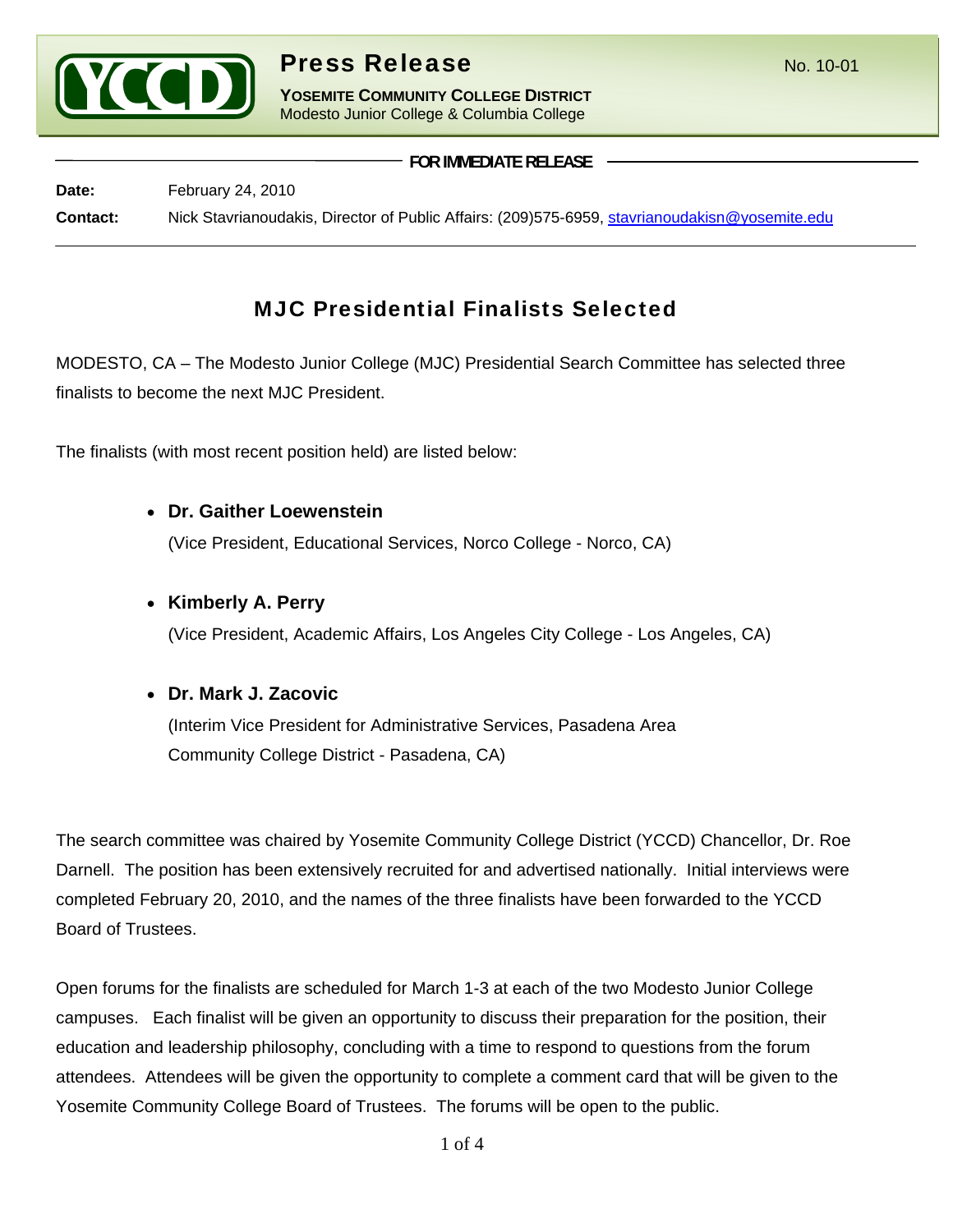The schedule and locations for the candidate forums are as follows:

#### **Forum Schedule**

| <b>Finalist</b>          | <b>Date</b>          | <b>MJC-West Campus</b><br>2201 Blue Gum Avenue<br>Modesto, CA<br><b>Mary Stuart Rogers</b><br><b>Student Learning Center</b> | <b>MJC-East Campus</b><br>435 College Avenue<br><b>Modesto, CA</b><br><b>Student Center</b><br>Fireside Lounge |
|--------------------------|----------------------|------------------------------------------------------------------------------------------------------------------------------|----------------------------------------------------------------------------------------------------------------|
| Dr. Gaither Loewenstein  | Monday<br>March 1    | $9:00 - 10:15$ am                                                                                                            | $1:30 - 2:45$ pm                                                                                               |
| Dr. Mark J. Zacovic      | Tuesday<br>March 2   | $9:00 - 10:15$ am                                                                                                            | $1:30 - 2:45$ pm                                                                                               |
| <b>Kimberly A. Perry</b> | Wednesday<br>March 3 | $9:00 - 10:15$ am                                                                                                            | $1:30 - 2:45$ pm                                                                                               |

#### **Profiles:**

#### Dr. Gaither Loewenstein

#### **Education**:

- Ph.D. in Urban Affairs, University of Delaware Newark, DE (1983)
- Masters degree in Urban Affairs, Wichita State University KS (1980)
- B.S. in Public Administration, University of the Pacific, Stockton CA (1979)

#### **Professional Experience:**

- Vice President, Educational Services, Norco College, Norco, CA (2006 present)
- Dean, Social Sciences and Arts, College of the Desert, Palm Desert, CA (2005-2006)
- Vice President, Academic and Student Success, Barstow Community College, Barstow, CA (2002-2005)
- Dean of Instruction, Mendocino College, Ukiah, CA (1999-2002)
- Professor and Head, Social and Behavioral Sciences Division, Holy Family College, Philadelphia, PA (1998-1999)
- Dean Of Instruction, Humphreys College, Stockton, CA (1994-1998)
- Planning Director, City of Escalon, Escalon, CA (1993-1995)
- Senior Planner, Neal Martin & Associates, San Carlos, CA (1989-1993)
- Advance Planner, San Joaquin County, Stockton, CA (1988-1989)
- Assistant Professor of Political Science/Assistant Director, Center for Urban and Public Affairs, Wright State University, Dayton, OH (1986-1988)
- Assistant Professor of Government, Lamar University, TX (1983-1986)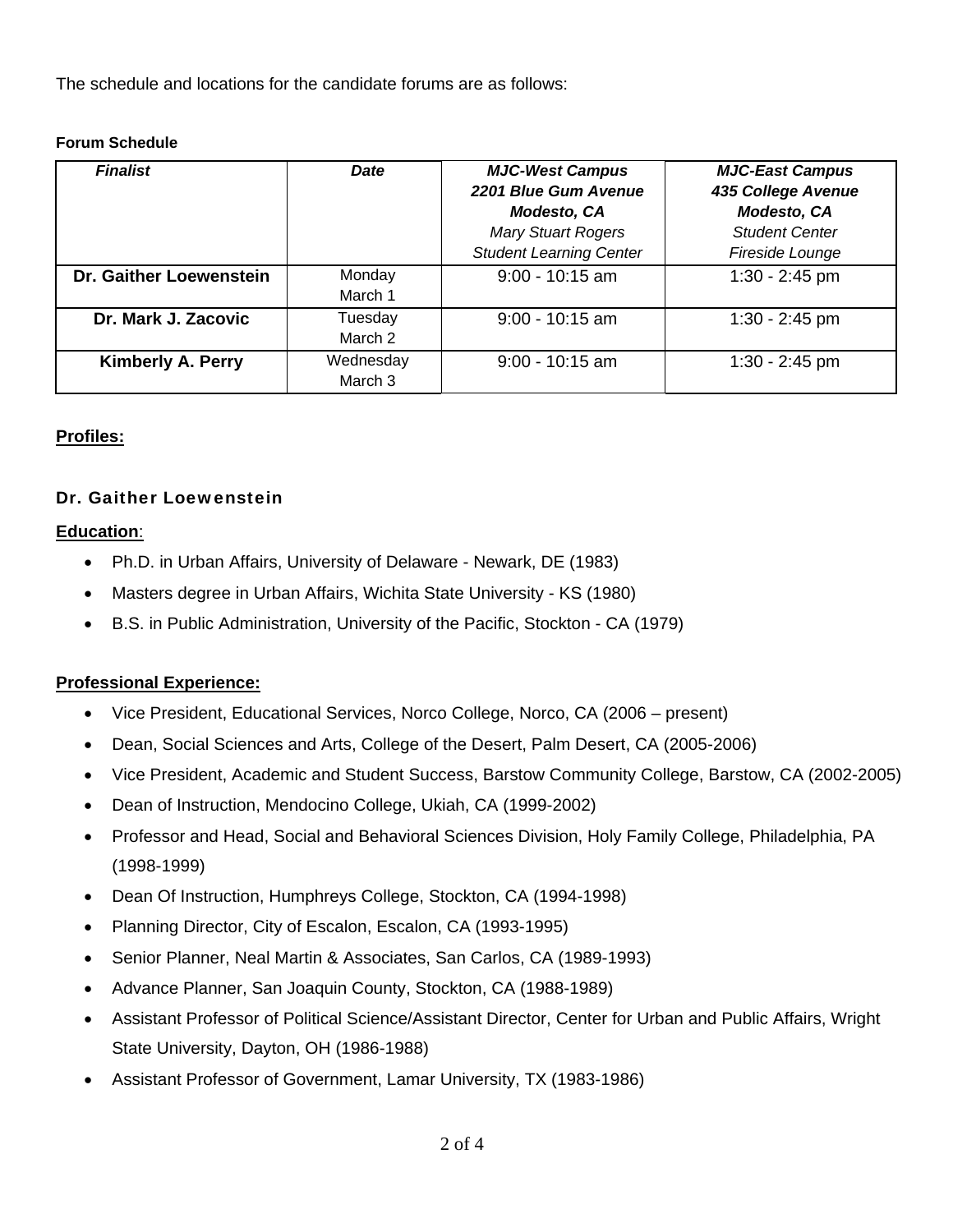## Kimberly A. Perry

**Education:**

- Candidate, Ed.D. in Higher Educational Administration and Leadership, University of the Pacific, Stockton CA (current)
- M.A. in Education, University of California, Davis CA (1984)
- B.S. in Agricultural Education, University of California, Davis CA (1979)

#### **Professional Experience:**

- Vice President of Academic Affairs, Los Angeles City College, Los Angeles, CA (2009 present)
- Vice President of Instruction, Reedley College, Reedley, CA (2003–2009)
- Dean of Instruction, Reedley College, Reedley, CA (2002-2003)
- Administrator, Vocational Education Services, Chancellor's Office California Community Colleges, Sacramento, CA (2000-2002)
- Director, ED-Net Biological technologies, Ventura College, Ventura, CA (1997-2000)
- Interim Dean, Vocational Education & Applied Science, Mira Costa College, Oceanside, CA (1995-1996)
- Vocational Education Specialist, Chancellor's Office California Community Colleges, Sacramento, CA (1994-1997)
- Postsecondary Team Leader, National FFA Center, Alexandria, VA (1993-1994)
- Agriculture/Natural Resources Specialist, Chancellor's Office California Community Colleges, Sacramento, CA (1988-1993)
- Continuing Education Specialist, UC Davis Kearney Agricultural Field Station, Parlier, CA (1986-1988)

#### Dr. Mark J. Zacovic

#### **Education:**

- Ph.D. in Educational Leadership (Higher Education emphasis), University of Nevada, Reno NV (1997)
- M.B.A. in Administrative Management, Whittier College CA (1982)
- B.A. in Sociology, University of California, Santa Barbara CA (1977)

#### **Professional Experience:**

- Interim Vice President of Administrative Services, Pasadena Area Community College District, Pasadena, CA (2008-2009)
- Interim Vice Chancellor, District-wide Administrative Services, Contra Costa Community College District, Martinez, CA (2007-2008)
- Superintendent/President, Mt. San Jacinto Community College District, San Jacinto, CA (2006 2007)